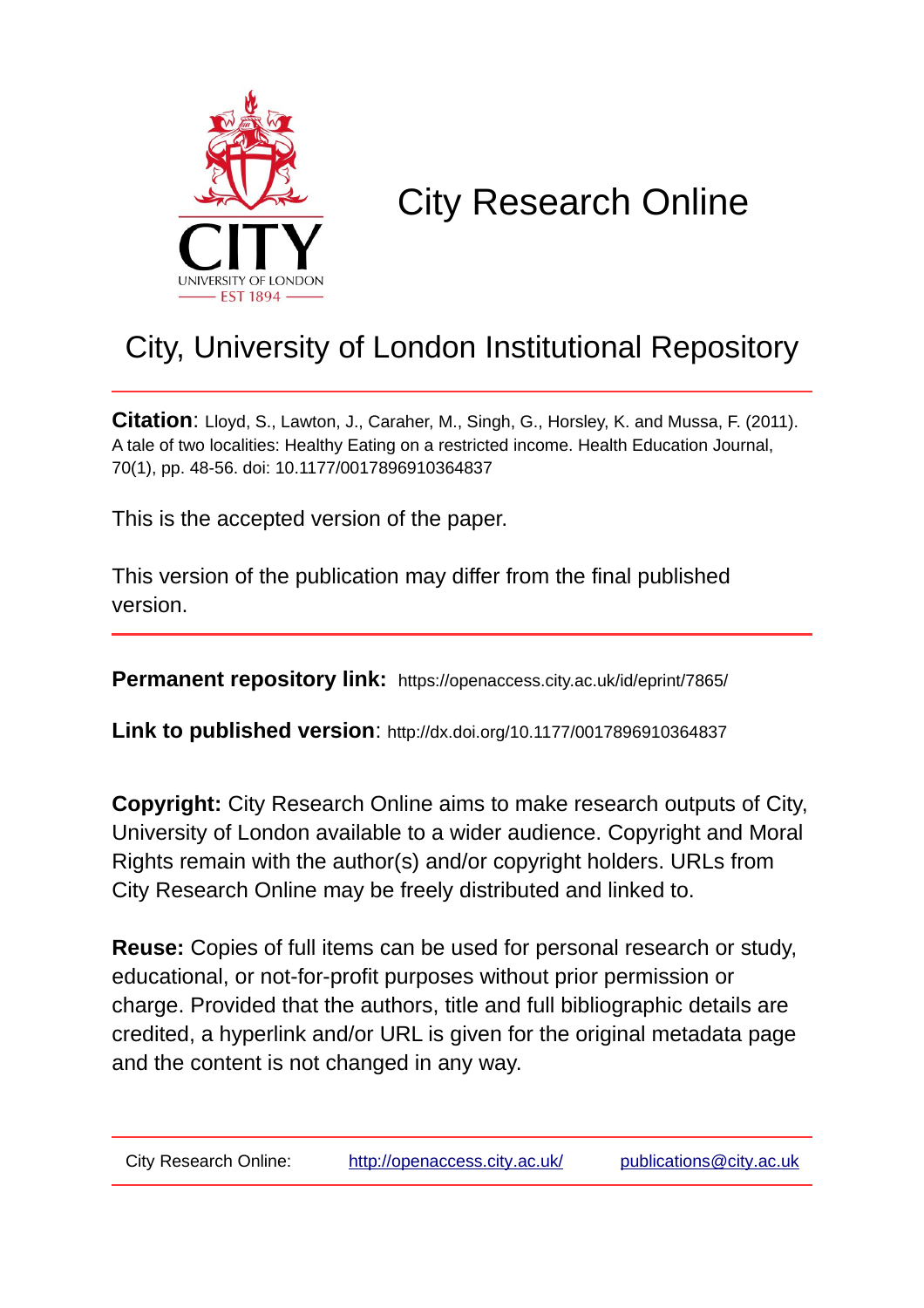

### **A tale of two localities: Healthy eating on a restricted income**

Health Education Journal  $XX(X)$   $I-9$ © The Author(s) 2010 Reprints and permission: sagepub. co.uk/journalsPermissions.nav DOI: 10.1177/0017896910364837 http://hej.sagepub.com **SSAGE** 

### **S** Lloyd<sup>a</sup>, J Lawton<sup>b</sup>, M Caraher<sup>c</sup>, G Singh<sup>d</sup>, **K** Horsley<sup>e</sup> and F Mussa<sup>f</sup>

<sup>a</sup>Nutrition and Well Being, UK <sup>b</sup>Accessibility Planning & Social Inclusion, Environment Directorate, Lancashire County Council, Preston, UK <sup>c</sup>Centre for Food Policy, City University, London, UK d NHS Central Lancashire, Leyland, UK e Formerly Central Lancashire PCT, Preston, UK f Healthier Futures

#### **Abstract**

**Objective.**To determine the availability and affordability of a healthy food basket and to model how those on low-incomes might manage.

**Design and methodology.**After determining access and availability of key items from shops in two localities a healthy food basket was developed. From this a week's healthy menu was devised for a mother and two children, then availability of the ingredients was checked from the data from the shops and costed. The baskets represented the cultural preferences of White British and South Asian families informed by participatory work with both these groups. We chose the income level for a family entitled to income support and child allowance.

**Results.**Analysis of the availability of some healthy options such as brown bread, wholemeal pasta, and brown rice showed they were not widely available within shops in the two areas. The price of the 'White British' basket in the area of Ingol was £70.61 (lowest price). For comparable goods in the area of Deepdale, using the most expensive shopping basket, the price for the same basket was  $£42.47$ . A South Asian family shopping at a major supermarket outlet in Deepdale would pay £47.05. Using local shops they could pay between £38.59 and £44.28 by seeking out the best bargains in five shops (including some top-up items from a national supermarket). At the time of the research a mother with two children entitled to income support and child allowance would have to spend 28–32 per cent of her income in local shops and 34 per cent in a supermarket to buy a basket of healthy goods. This compared to the national average of 10 per cent of income being spent on food purchases.

**Conclusions.**Prices varied enormously between the two areas. Local shops in one area offered a comparable price to shopping in the supermarkets. The Ingol area was particularly poorly served for those on low incomes and the range of choices restricted. The percentages spent on food to meet the requirements of our healthy baskets and menus show that more than the national average – in both absolute and relative terms – would have to be spent to eat healthily. For the vulnerable and price dependent poor in Preston this will mean having to spend more on food and possibly more on travel to access basics, a healthy diet will cost more, while proportionally an unhealthy diet, as can be found in fast food outlets, may not be as expensive when other costs

#### **Corresponding author:**

Martin Caraher, Reader in Food and Health Policy, Centre for Food Policy, City University, London EC1V 0HB, UK. E-mail: m.caraher@city.ac.uk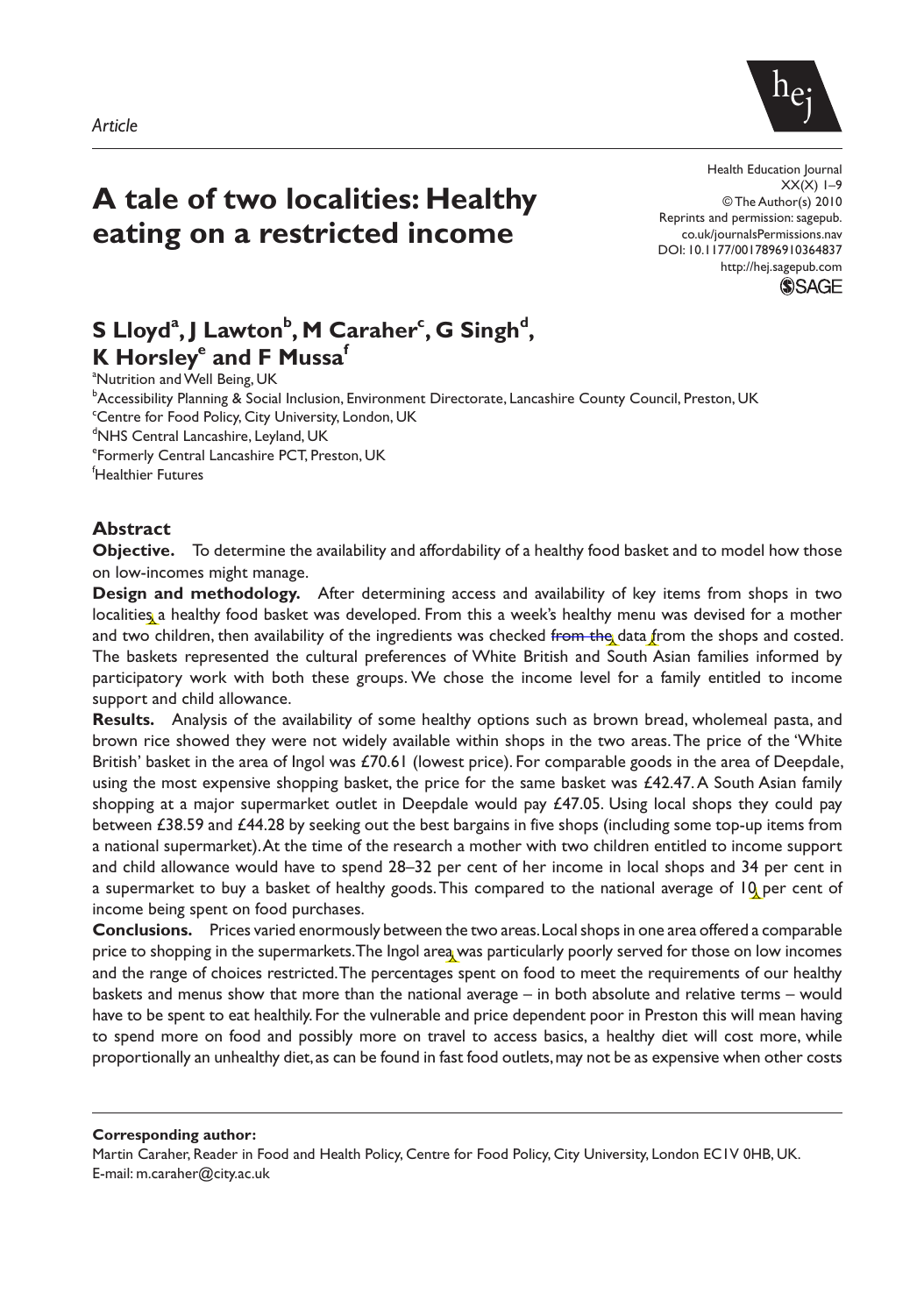such as cooking are taken into account. An overall rise in food prices of 5 per cent will reduce living standards among high-income consumers by approximately 3 per cent; for low-income consumers this reduction in an already poor diet could be as high as 20 per cent. What we have demonstrated is the usefulness of local studies to highlight micro-differences in relatively small areas (Preston city) and the different experiences of groups in accessing healthy foods, and thus the need to refine interventions at a local level.

#### **Keywords**

#### **Introduction**

Much of the work in the area of food access does not locate the findings in the wider issues of how people live their lives or actual income and cultural capital $1^{1,2}$ . Normative standards are often used with nutrition represented in the contents of a healthy food basket or using average incomes or incomes of those on benefits to gauge financial adequacy. When a number of different measures are used, as in the Seacroft study in Leeds, problems are identified with accessing a healthy, affordable diet when there may not be observable problems with access<sup>3,4</sup>. Research shows that the poor can and do cope, but have to expend more energy and resources to do so<sup>5</sup>. This paper addresses the question of how easy or not it is to shop in the local area and still access healthy foods at an affordable price.

Dowler<sup> $\dot{6}$ </sup>, points to the fact that there is less research on other features of access, such as money management, and income relative to the basic minimum necessary to purchase a healthy diet. Other, fixed and non-negotiable outgoings such as rent, fuel, and water, can absorb a high proportion of expenses; such costs have risen faster than the retail price index in the UK in recent years, and they differ around the country, unlike income from benefits, pensions, or the minimum wage. The expenditure needs of children, and the cost of food relative to other essentials, can also be very critical in determining purchasing patterns, especially when low household income can fluctuate. The cost of food can also vary between shops (and around the country), even for the same commodities. Thus, people living in different household circumstances may face very different constraints on how much money they can allocate to food, highlighting the need for area based studies. Given all this, food becomes an 'elastic' item in the budget, one you can stretch and cut back on, often with health and nutrition consequences.

The Low Income and Diet and Nutrition Survey (LIDNS, 2007), commissioned by the Food Standards Agency (FSA), albeit with an interesting history of development, first on then off then reinstated after lobbying, concluded that<sup>7</sup>:

'In many respects, the areas of concern highlighted in the low income population are similar to those already identified in the general population, although some are more marked in LIDNS.'

For example, for all groups consumption of fruit and vegetables was one-half of the recommended five portions per day; intakes of non-milk extrinsic sugars (particularly among children) and saturated fatty acids were above the (maximum) UK recommendations; all groups showed inadequate nutritional status for iron, folate, and vitamin D; and social factors, such as access to cooking facilities and shops, did not seem to be a limiting factor for food consumption or nutrient intake, although more education was associated with better diets. From all of this the FSA has adopted the view that the low-income population of the UK is not significantly different, in terms of their need to improve their nutritional intake, from the rest of the UK population.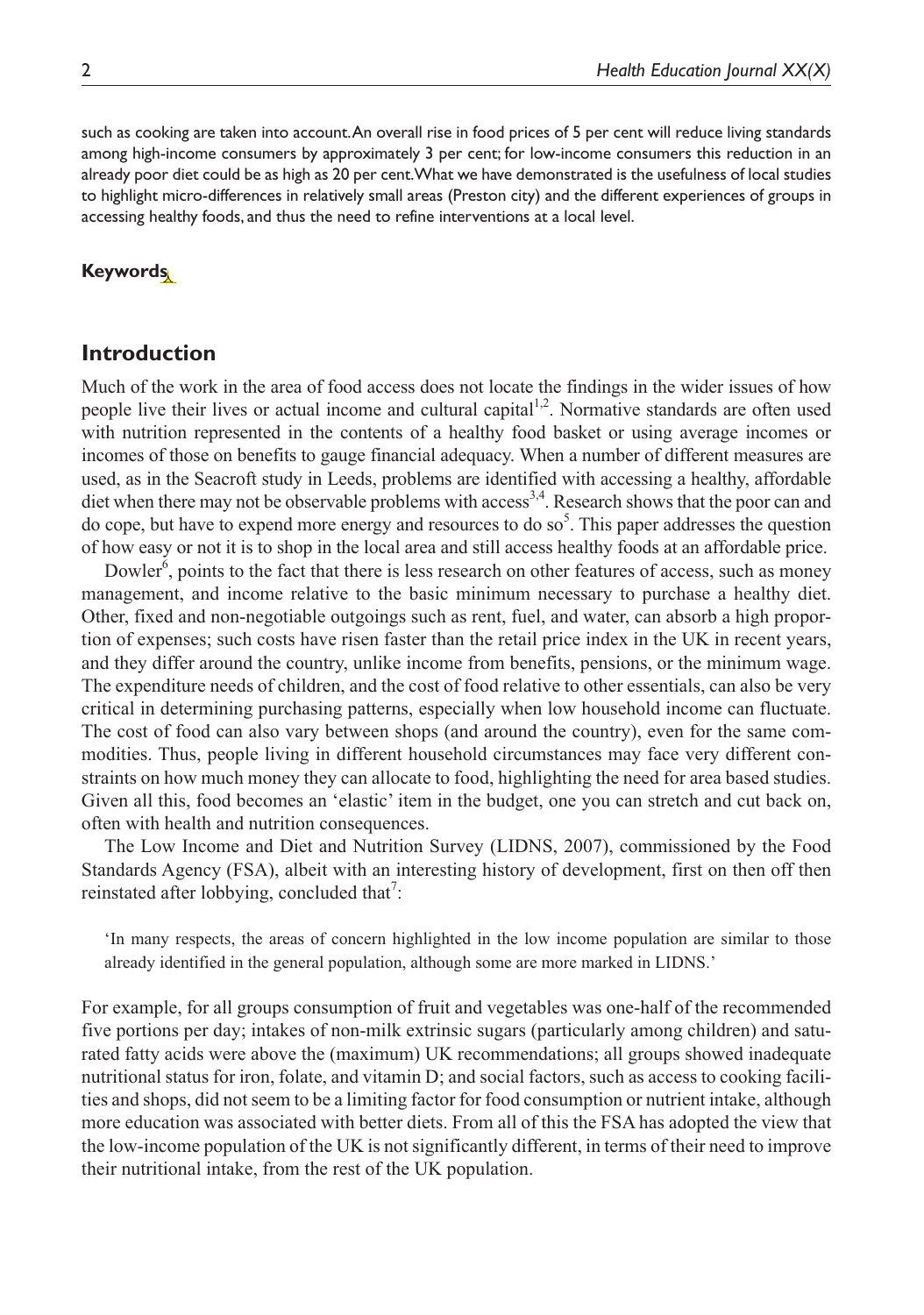The FSA narrative to the press was that all the population failed to eat adequately $\delta$ . In fact, the detailed findings showed a more complex picture, with the sample exhibiting high levels of obesity and overweight, low exercise, excess calorific intake, and low fruit and vegetable consumption. Far from grounds for complacency – the impression given by the government's media managers –there is much to be troubled by: 39 per cent of LIDNS respondents said they had been worried they would run out of food before more money came in; 36 per cent said they could not afford to eat balanced meals; 22 per cent reported reducing or skipping meals; 5 per cent reported not eating for a whole day because they did not have enough money to buy food. Yet the FSA took the view that 'this study did not identify any direct link between dietary patterns and income, food access or cooking skill' and that the findings from the study will be used 'to help inform their policy making in areas of diet, nutrition and health – in particular those departments with responsibility for lifestyle issues such as smoking and drinking'. Within this perspective food poverty be became a 'lifestyle' issue. If aligned to a perspective that food access is only about individual preferences then, combined, this sees food poverty as an issue requiring health promotion and education as opposed to structural interventions<sup>9</sup>.

#### **Methodology**

As reported in article 1, we developed a healthy food menu and weekly shopping basket based on eating habits of the communities in two areas of Preston – Deepdale (high South Asian population) and Ingol (largely white and working class). There was a mainstay of 42 food items which were core and common to all baskets. A core food basket was devised to reflect healthy eating options. The starting point for development of the food baskets was analysis and adaptation from food baskets from past work<sup>10–12</sup>, and work on nutrient profiling<sup>13</sup>. Additional items were included in the food baskets for the White British (three extra items) and the South Asian food basket (11 items) to reflect cultural and socio-economic preferences. These additions were informed by the participatory group work and referral to experts familiar with the eating habits of the groups. These additional items do not necessarily reflect additional calories in the diet but reflect a wider range of options. We then checked availability of the items in the local shops and from this worked out the cost of a healthy shopping basket in two areas for two ethnic groups (White British and South Asian populations).

From the food baskets a weekly menu was devised, and this incorporated two case studies which looked at shopping patterns and their effect on price within the defined catchment areas. We focused on a White British family and a South Asian family of the Muslim faith, building-in issues of culture and food preference. The weekly menus were designed for a family of a mother aged 30 years with two children aged 8 and 3 years. We assumed the children were at school/crèche and entitled to free school meals and/or a meal at the crèche so there was no need to cook at home for the family in the middle of the day during the week.

From our census of shops we identified what foods were available along with unit costs. In order that we could compare the cost of food baskets that were bought in different areas, when a food was not available from a local shop it was assumed that the food was purchased at a supermarket (we used a Sainsbury's in Deepdale as the comparator), and we used the supermarket prices for gaps in local provision. First we started with healthy menus for both groups for a week; this was checked with participants and professionals in the area and some amendments made on the basis of feedback. From this a detailed breakdown of the menus was undertaken, which was then used to inform the healthy shopping basket necessary for a week (see *Table 1*).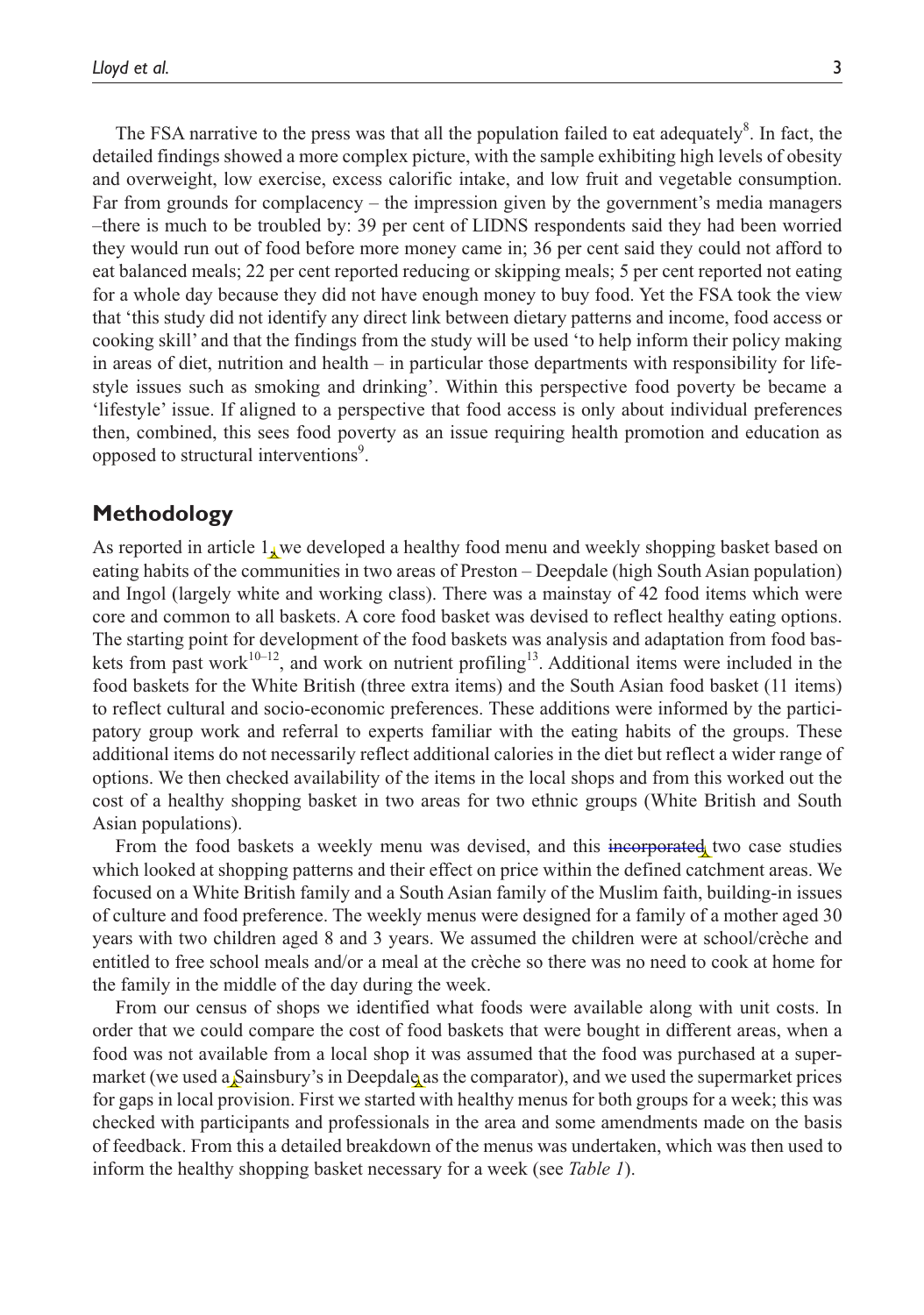|  |  | Table 1. Healthy week's menus |  |  |
|--|--|-------------------------------|--|--|
|--|--|-------------------------------|--|--|

| <b>White British</b>                                                                                                                                                                                                                                                                                                   | South Asian                                                                                                                                                                                                                                                                                                                                                                                                                                                                                                                                                                                                                     |  |  |  |
|------------------------------------------------------------------------------------------------------------------------------------------------------------------------------------------------------------------------------------------------------------------------------------------------------------------------|---------------------------------------------------------------------------------------------------------------------------------------------------------------------------------------------------------------------------------------------------------------------------------------------------------------------------------------------------------------------------------------------------------------------------------------------------------------------------------------------------------------------------------------------------------------------------------------------------------------------------------|--|--|--|
| <b>Breakfast</b><br>Weetabix or cornflakes with semi-skimmed milk.<br>Eggs and toast at the weekend.<br>Glass of orange juice each day.                                                                                                                                                                                | <b>Breakfast</b><br>Weetabix or cornflakes with semi-skimmed milk (5).<br>Egg and chapatti at the weekend.<br>Glass of orange juice each day.<br>Lunch<br>School lunches for the children in school or crèche.<br>Fish curry, lentil dhal with rice for mother<br>(from previous night).<br>Chicken curry, side salad with rice (2) for mother<br>(from previous night).<br>Bhindi curry, channa dahl with rice for mother<br>(from previous night).<br>Bhindi curry, aubergine side dish with chapatti for<br>mother (from previous night).<br>Tuna sandwich (1) for mother.<br>Chicken sandwiches (3).<br>Beans on toast (3). |  |  |  |
| Lunch<br>School lunches for the children in school or crèche.<br>Sandwiches for mother in the week.<br>Baked beans on toast on Saturday.<br>Sandwiches on Sunday.                                                                                                                                                      |                                                                                                                                                                                                                                                                                                                                                                                                                                                                                                                                                                                                                                 |  |  |  |
| <b>Evening meal</b><br>I. Cottage pie with carrots and frozen peas<br>2. Roast chicken, potatoes, frozen mixed vegetables<br>and cauliflower<br>3. Pasta with bolognaise sauce.<br>4. Cod, parsley sauce, spinach and potato<br>5. Salmon with pasta salad<br>6. Tuna salad with potatoes<br>7. Chicken curry and rice | <b>Evening meal</b><br>1. Chicken curry, lentil dhal with rice.<br>2. Chicken curry, aubergine side dish, side salad<br>with chapatti<br>3. Bhindi curry, channa dalna with rice<br>4. Bhindi curry, aubergine side dish, side salad with<br>chapatti.<br>5. Roast chicken, potatoes, frozen mixed vegetables<br>and cauliflower<br>6. Tuna salad with pasta<br>7. Fish curry, lentil dhal and rice.                                                                                                                                                                                                                            |  |  |  |
| <b>Dessert</b><br>Low fat yogurt or fruit                                                                                                                                                                                                                                                                              | <b>Dessert</b><br>Low fat yogurt or fruit                                                                                                                                                                                                                                                                                                                                                                                                                                                                                                                                                                                       |  |  |  |
| <b>Supper</b><br>Cornflakes or Weetabix with semi-skimmed milk                                                                                                                                                                                                                                                         | <b>Supper</b><br>Not usual to eat supper as evening meal is eaten<br>late - 'Chai time'                                                                                                                                                                                                                                                                                                                                                                                                                                                                                                                                         |  |  |  |
| <b>Snacks</b><br>Apple<br>Satsuma<br>Banana<br>Grapes<br>Pear                                                                                                                                                                                                                                                          | <b>Snacks</b><br>Apple<br>Orange<br>Melon<br>Satsuma<br>Toast<br>Banana<br>Grapes<br>Pear                                                                                                                                                                                                                                                                                                                                                                                                                                                                                                                                       |  |  |  |

Using the healthy week's menu the meals were broken down into their component parts so that the weights of ingredients required to make up the meals could be calculated and used to compile a shopping list for both groups based on a mother with two children. Quantities of food needed to make up recipes were calculated from the recipes; other weights of food portions were based on FSA food portion sizes $^{14}$ .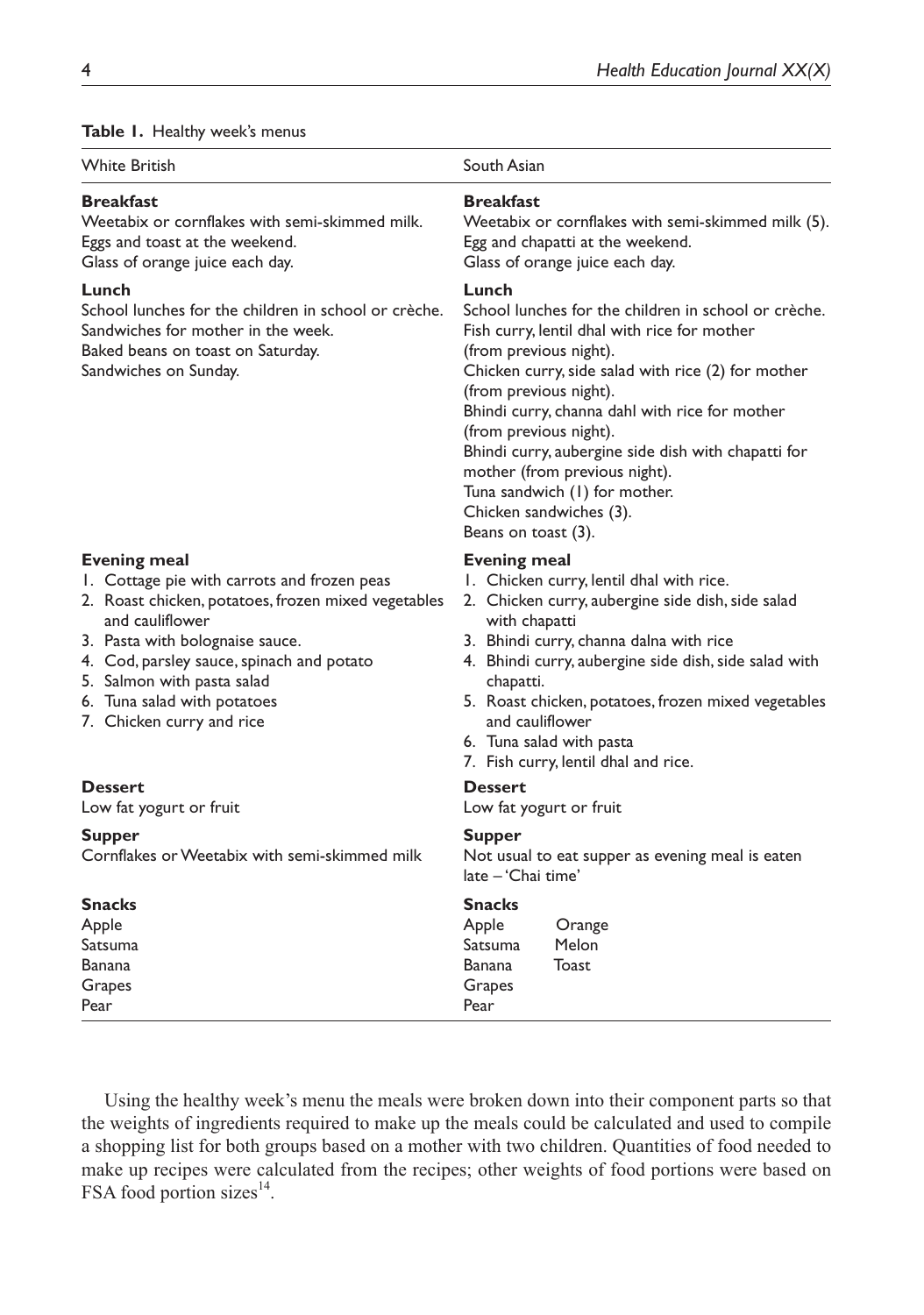|                                                                             | Ingol – White British<br>basket |                      | Deepdale - South Asian<br>basket |                   | Deepdale – White British<br>basket |                   |
|-----------------------------------------------------------------------------|---------------------------------|----------------------|----------------------------------|-------------------|------------------------------------|-------------------|
|                                                                             | Supermarket<br>(Booths)         | Local<br>shops       | Supermarket<br>(Sainsbury's)     | Local<br>shops    | Supermarket<br>(Sainsbury's)       | Local shops       |
| Number of items in<br>basket                                                | 42                              |                      | 38                               |                   | 42                                 |                   |
| Number of items<br>substituted by<br>items from a local<br>supermarket/shop | 0                               | 2                    |                                  | 7                 | 0                                  | 10                |
| Cost of basket with<br>variations depending on<br>where shopped for         | £70.61                          | £70.74 $-$<br>£73.06 | £47.05                           | £38.59-<br>£44.28 | f42.16                             | £38.81-<br>£42.47 |

**Table 2.** Number of items available and overall cost

#### **Findings**

#### *Availability and cost of food basket items in the areas of Deepdale and Ingol*

In order to calculate the cost of the food basket we used shops in the two defined areas that could be used by local White British or those from a South Asian background and used as the fallback a supermarket (Sainsbury's) in the Deepdale area.

Analysis of the availability of other healthy options on the 'eatwell plate<sup> $2^{15}$ </sup> showed that brown bread, wholemeal pasta and brown rice were not widely available within shops in the two areas. Interviews with the shopkeepers regarding the provision of healthy foods indicates that the shopkeepers did not fully understand the concept or meaning of healthy options or had a narrow interpretation of the meaning of healthy. This can be seen when set alongside the lack of availability of healthy options such as low fat and wholemeal varieties.

All items in the White British basket for Ingol residents were available from a nearby supermarket (Booths) except wholemeal pasta. However, it was decided to use the Sainsbury's in Deepdale as the standard of comparison for Ingol. This was necessary as the Booths supermarket (within walking distance of some Ingol residents) did not offer an equivalent comparator. Its food offer is targeted at a monied income group and offered regional and high quality goods, but at a price. We include a price for the food basket when bought from Booths in *Table 2* as it has implications for the price of goods in the local area.

For Ingol residents using the local shops, two items from the White British basket were not available at all. It was assumed that these items would be bought from the supermarket. The cost of these items were therefore assumed to be the same as the cost in the Sainsbury's supermarket not the Booths. Two other items were not available: wholemeal pasta and brown rice. These were replaced by white pasta and white rice.

In Deepdale the local shops did not stock 10 items from the White British healthy basket. It was assumed that these items would be bought from the supermarket and we applied the supermarket cost to the items in the table. Two other items were not available from local shops: wholemeal pasta and brown rice; these were replaced by white pasta and white rice. Again the replacement does not have an impact on the eatwell balance but it does have an impact on the overall healthy nature of the diet.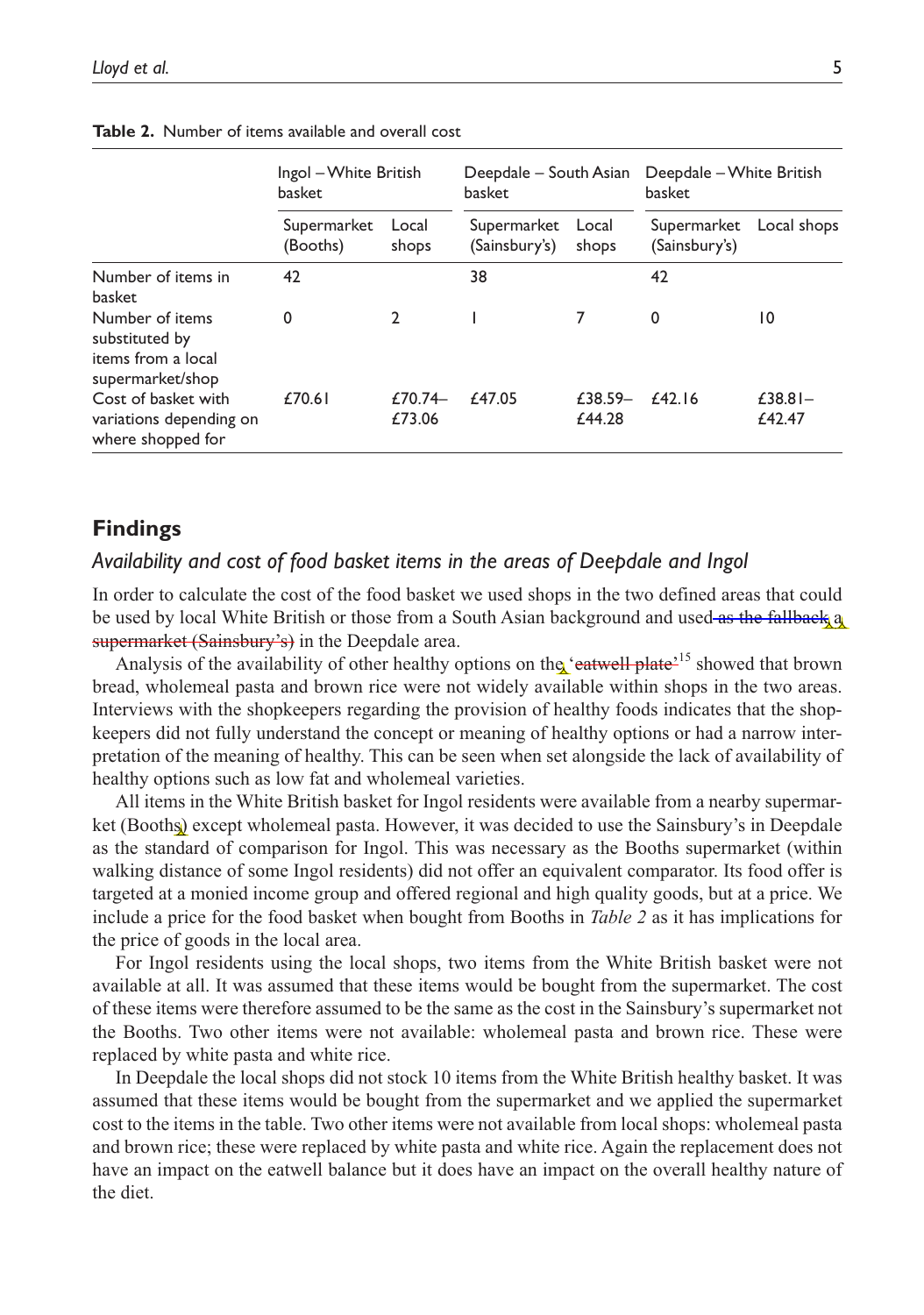The majority of the items in the South Asian basket were available from the Sainsbury's supermarket in Deepdale; the exception was wholemeal chapatti flour. It was assumed that the wholemeal chapatti flour would be purchased at a local shop. The South Asian family would be able to eat a balanced diet in line with the eatwell plate if they shopped at the local supermarket and one local shop. Seven items were not available from the South Asian basket from local shops in Deepdale. It was assumed that these items would be bought from the local Sainsbury's supermarket and the South Asian family could eat a balanced diet in line with the eatwell plate. *Table 2* summarizes the results of the shopping in terms of what was available and not available.

The key distinguishing feature in the above is the high price for the White British basket in Ingol. The price of shopping locally with some top-up from a supermarket (outside the Ingol ward, which was cheaper than the local Booths) for items not available in the local shop would be £28 more for a weekly shop for residents of Ingol. The price differential amounts to £112/month. In Deepdale shopping locally (with supermarket top-up) for the healthy White British food basket could range from a small saving of £3.35 to a £0.31 surplus on the Sainsbury's supermarket spend. All this assumes the ability and time to shop around and does not address issues of micro access or transport home. Nonetheless in Deepdale local shops can be seen to be competitive with supermarket prices if not in the range of goods available and in any one shop; in order to get best value five shops would need to be visited, with some top-up from a supermarket. For a South Asian family shopping in Deepdale the picture is that the price of goods from local shops is lower (ranging from £38.59 to £44.28) than at a supermarket  $(£47.05)$ .

All of the above is comparing costs across supermarkets and local shops; the real test of affordability comes in relating the costs to incomes and we have attempted this in the next section by developing case studies. At the time of the research a mother with two children in receipt of income support and child allowance (exclusive of housing costs) for the two children was entitled to £138.00 per week (£57.45 for the adult, £40–42 per child)<sup>16</sup>.

#### *Percentage of income spent to attain a healthy food basket*

*Table 3* shows the percentages spent on food to meet the requirements of our healthy baskets and menus. For all the groups this is higher than the average  $\frac{12}{15}$  per cent of income spent by the average English family on food for the home and probably higher than the existing food spend of many families. In reality unhealthy options are cheaper and we were not shopping for a typical basket but for healthy options. For the case studies, the menus and subsequent shopping, we assumed the ability to cook, store, and prepare food. While our shopping basket is a healthy one, it is in no way extravagant and assumes children at school/crèche receiving a free midday meal and the use of leftovers in home cooking. Holiday times introduce an additional burden when feeding children and along with the high cost of care and entertainment can become problematic for those on low incomes. We know that food is an 'elastic' item in the budget and it is this that is likely to be stretched to make monies available for other activities, often resulting in a marked deterioration in food quality.

A South Asian family (assuming a mother with two dependent children, on income support) shopping at a national chain supermarket in Deepdale would pay £46.49 for a healthy shopping basket; one item would be missing from the basket, which they would need to buy elsewhere. However, if they chose to shop in local shops they could pay less for their healthy shopping basket, they would still be missing seven items from their shopping basket, and would need to buy these items elsewhere, costing in total £38.59–£44.28. In order to get best value they would need to shop at four shops. Having shopped at these four shops they could complete the food basket.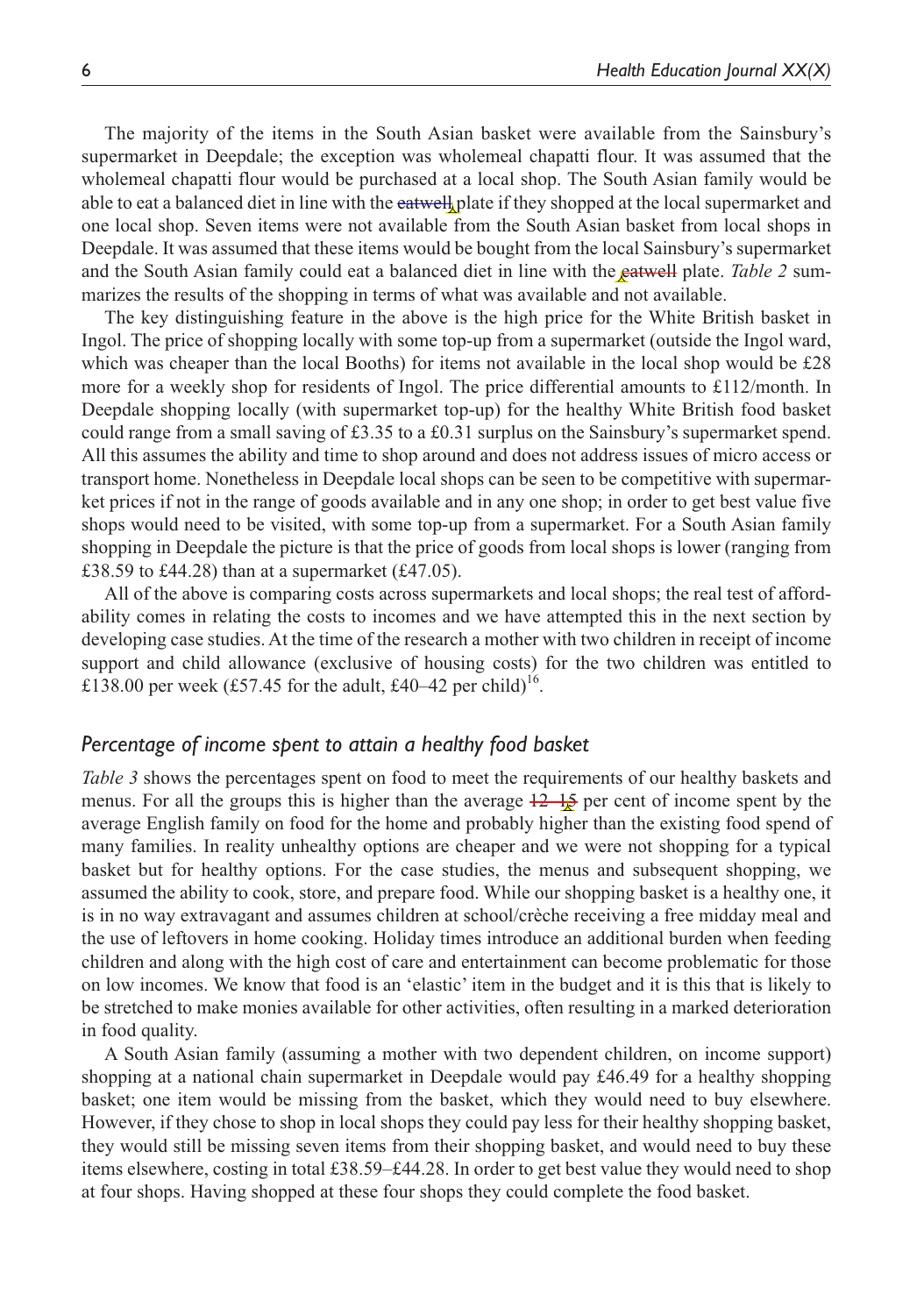| Type of basket                                      | Where bought                                                                                            | Amount spent                   | Percentage of | Average spend $-$<br>income support percentage of income |
|-----------------------------------------------------|---------------------------------------------------------------------------------------------------------|--------------------------------|---------------|----------------------------------------------------------|
| White British basket, Booths supermarket<br>Ingol   | Out of area supermarket<br>Local shops (with top up of £70.74-£73.06 51-53<br>2 items from supermarket) | £71.47<br>£42.16               | 52<br>31      | $12 - 15$                                                |
| White British basket, Local Sainsbury's<br>Deepdale | Local shops (with top<br>up of 11 items from<br>supermarket)                                            | £42.16<br>£38.81-£42.47. 28-31 | 31            | $12 - 15$                                                |
| South Asian basket,<br>Deepdale                     | Local Sainsbury's<br>supermarket, missing one<br>item                                                   | £46.49                         | 34            | $12 - 15$                                                |
|                                                     | Local Sainsbury's<br>supermarket + item bought<br>from local shop                                       | £47.05                         | 34            |                                                          |
|                                                     | Local shops (with top<br>up of 7 items from the<br>supermarket)                                         | £38.59-£44.28 28-32            |               |                                                          |

**Table 3.** Percentage of household expenditure on healthy food basket *vis a vis* income support based on a mother with two children

#### **Conclusions**

As noted above, at the time of the research a mother with two children, in receipt of income support and child allowance for two children, was entitled to £138.00 per week. The Joseph Rowntree report on income levels proposes that the minimum income standard, in terms of need, for a family of two on benefits is £337 without childcare costs and £524 with. This was achieved by asking people what the norms should be and it was clear from the work that benefit levels, however set, underestimate the requirements for living<sup>17</sup>. The percentages spent on food to meet the requirements of our healthy baskets and menus show that they would have to spend more than the national average – in both absolute and relative terms – to eat healthily. This percentage appears equivalent to the findings from other research such as that by Morris and colleagues and points to the fact that it is cheaper to eat unhealthily<sup>18,19</sup>. Our research and costings pre-date the rise in food prices that have occurred in the year and are continuing into 2008. The total impact of world food prices is yet to be seen and not all consumers are equally vulnerable. For the vulnerable and price dependent poor in Preston this will mean having to spend more on food and possibly more on travel to access basics. A healthy diet will cost more, while proportionally an unhealthy diet, as can be found in fast food outlets, may not be as expensive when other costs such as cooking are taken into account. A rise in food prices of 5 per cent will reduce living standards among high-income consumers by approximately 3 per cent, for low-income consumers this reduction in an already poor diet could be as high as 20 per cent. This does not take account of other factors such as increases in fuel and/ or transport costs.

The FSA LIDNS report on food and low income highlighted the finding that nutritional intakes of all income groups are below recommended levels and gaps between those on low-incomes and other groups remain<sup>7</sup>. Others show that these gaps are increasing. This, at worst, highlights the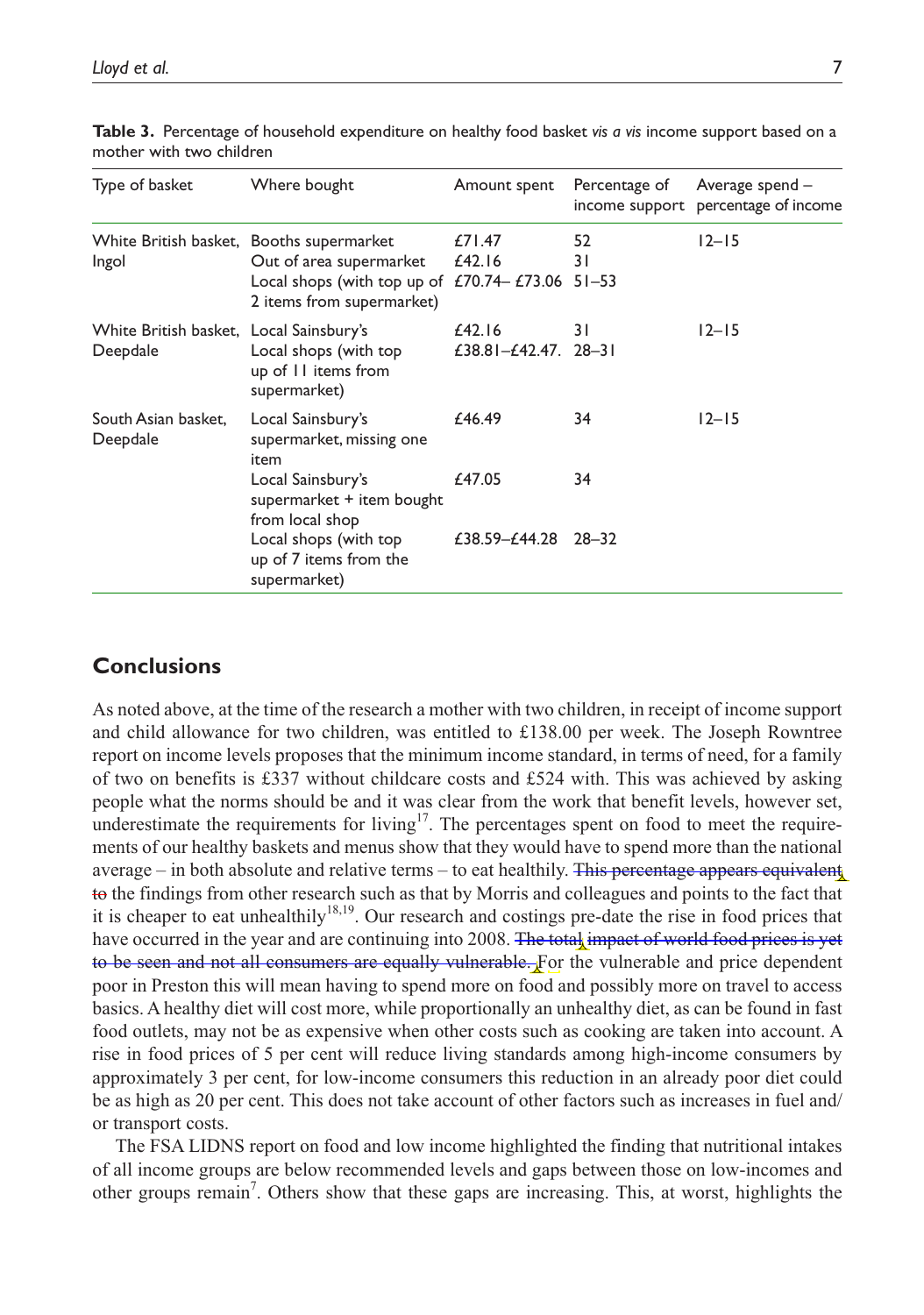need for a universalist approach to healthy eating with all groups targeted, regardless of income. The danger with such an approach is that it widens the inequality as those groups who are more affluent can act and can afford to adopt their lifestyles. A selectivist approach runs the danger of stigmatizing groups targeted and of the inequality gap increasing as the poor still lack the resources (social and financial) to act on the issues. Perhaps the best approach is to combine both approaches with a whole population or universalist approach being supplemented by a targeted or selectivist approach to ensure that inequalities do not widen.

The issue of shopping locally raises many issues. From the above findings it is possible in one area to shop using local shops and with some top-up shopping have a healthy affordable range of foods, while in the other area (Ingol) it is more difficult with food prices locally being considerably higher. There is an argument that people do travel to shop and the location of a supermarket a car ride away is not an unreasonable scenario. Indeed in the current research the group in Ingol indicated that this is what they had done – travelled to the nearby Asda supermarket. This introduces a quandary, which the present research is unable to untangle, of cause and effect. Is there a dearth of local shops and are prices high because people travel outside the area for their shopping or because there are few local shops characterized by high prices? What we can say is that those who choose to do their shopping locally in Ingol will pay more and have less choice of local shops. There are also groups who may have to shop locally and who will suffer from the same high prices and lack of choice. These include those with access to a car, single mothers, those with disabilities, and the elderly.

The FSA report on the diets of low income groups paints a picture that is far from ideal, and our findings in a local area add to this picture by outlining what it is like to live in a low income area and the experience of shopping for culturally appropriate healthy food options<sup>7</sup>. In addition our findings caution against using just fruit and vegetables, as other studies have done, as the sole means of measuring proxy access and availability to a healthy diet. Our results show that other items on the eatwell plate need to be considered. All of the above needs to be set alongside policies which support/ control shops (or takeaways) in existing areas of deprivation and not simply 'bus' people to areas where there are concentrations of food shops, such as a free bus to a major supermarket. What we have also shown is the advantage of local studies to highlight micro-differences in relatively small areas (Preston city) and different experiences of groups in accessing healthy foods.

#### **References**

- 1. Dowler E, Caraher M, Lincon P. Inequalities in food and nutrition; challenging; lifestyles. In: E Dowler, N Spencer (Eds), *Challenging Health Inequalities: From Acheson to 'Choosing Health'* (pp.127–55). Bristol: The Policy Press, 2007.
- 2. Dowler E. Policy initiatives to address low-income households' nutritional needs in the UK. *Proc Nutr Soc*, 2008: **67**: 289–300.
- 3. Wrigley N. (2002) Food deserts in British cities: Policy context and research priorities. *Urban Stud,* 2002: **39**(11): 2029–40.
- 4. Wilson L, Alexander A, Lumbers M. Food access and dietary variety among older people. *Int J Retail Distrib*, 2004: **32**(2): 109–22.
- 5. Dowler, E. *Factors Affecting Nutrient Intake and Dietary Adequacy in Loneparent Households*. London: MAFF, 1995.
- 6. Dowler E. Food and Poverty. In: E Dowler and C Jones Finer (Eds), *The Welfare of Food: Rights and Responsibilities in a Changing World* (pp.140–59). Oxford: Blackwell Publishing.
- 7. Nelson M, Erens B, Bates B, Church S, Boshier T. *Low Income Diet and Nutrition Survey; Undertaken on Behalf of The Food Standards Agency*. London: FSA, 2007.